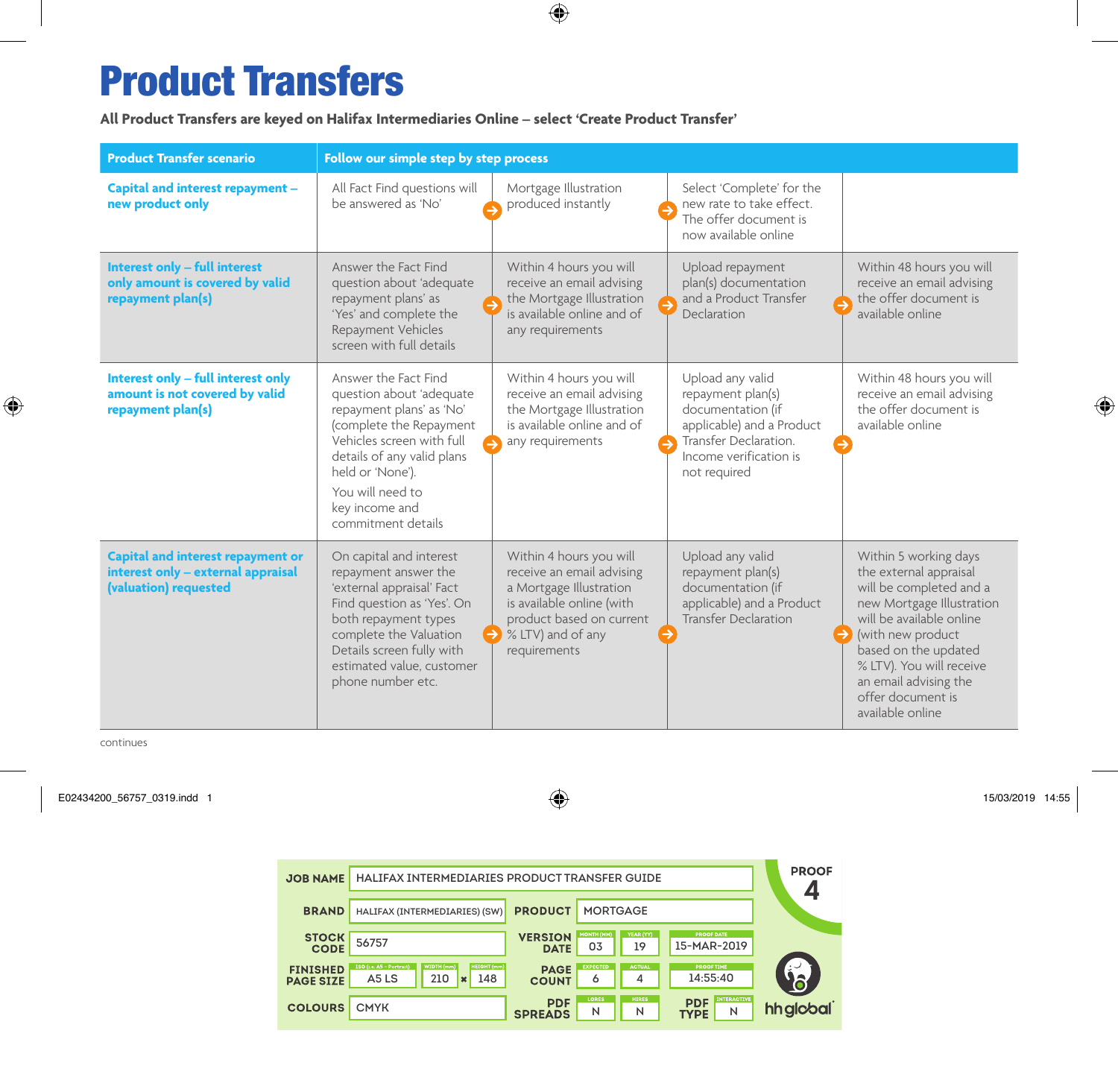| Change to term or repayment type also required                                                                     |                                                                                                                                                                                                                                                                      |                                                                                                                                     |                                                                                                                        |                                                                                                    |  |
|--------------------------------------------------------------------------------------------------------------------|----------------------------------------------------------------------------------------------------------------------------------------------------------------------------------------------------------------------------------------------------------------------|-------------------------------------------------------------------------------------------------------------------------------------|------------------------------------------------------------------------------------------------------------------------|----------------------------------------------------------------------------------------------------|--|
| <b>Capital and interest repayment or</b><br>interest only - term extension (not<br><b>Lending Into Retirement)</b> | On capital and interest<br>repayment answer the<br>'increase the term' Fact<br>Find question as 'Yes'. On<br>both repayment types<br>include details of the new<br>term as well as product.<br>(For interest only also<br>complete the Repayment<br>Vehicles screen) | Within 4 hours you will<br>receive an email advising<br>the Mortgage Illustration<br>is available online and of<br>any requirements | Upload any valid<br>repayment plan(s)<br>documentation (if<br>applicable) and a Product<br><b>Transfer Declaration</b> | Within 48 hours you will<br>receive an email advising<br>the offer document is<br>available online |  |
| Capital and interest repayment -<br>term reduction                                                                 | Answer the Fact Find<br>question about 'decrease<br>the term' as 'Yes'. You will<br>need to key income and<br>commitment details                                                                                                                                     | Within 4 hours you will<br>receive an email advising<br>the Mortgage Illustration<br>is available online and of<br>any requirements | Upload income<br>verification<br>documentation and<br>a Product Transfer<br>Declaration                                | Within 48 hours you will<br>receive an email advising<br>the offer document is<br>available online |  |
| Capital and interest repayment -<br>conversion to interest only with<br>valid repayment plan(s)                    | Answer the Fact Find<br>question about 'change<br>the repayment type' as<br>'Yes' and complete the<br>Repayment Vehicles<br>screen with full details                                                                                                                 | Within 4 hours you will<br>receive an email advising<br>the Mortgage Illustration<br>is available online and of<br>any requirements | Upload repayment<br>plan(s) documentation<br>and a Product Transfer<br>Declaration                                     | Within 48 hours you will<br>receive an email advising<br>the offer document is<br>available online |  |
| Interest only - conversion to<br>capital and interest repayment                                                    | Answer the Fact Find<br>question about 'change<br>the repayment type'<br>as 'Yes'. You will need<br>to key income and<br>commitment details                                                                                                                          | Within 4 hours you will<br>receive an email advising<br>the Mortgage Illustration<br>is available online and of<br>any requirements | Upload income<br>verification<br>documentation and<br>a Product Transfer<br>Declaration                                | Within 48 hours you will<br>receive an email advising<br>the offer document is<br>available online |  |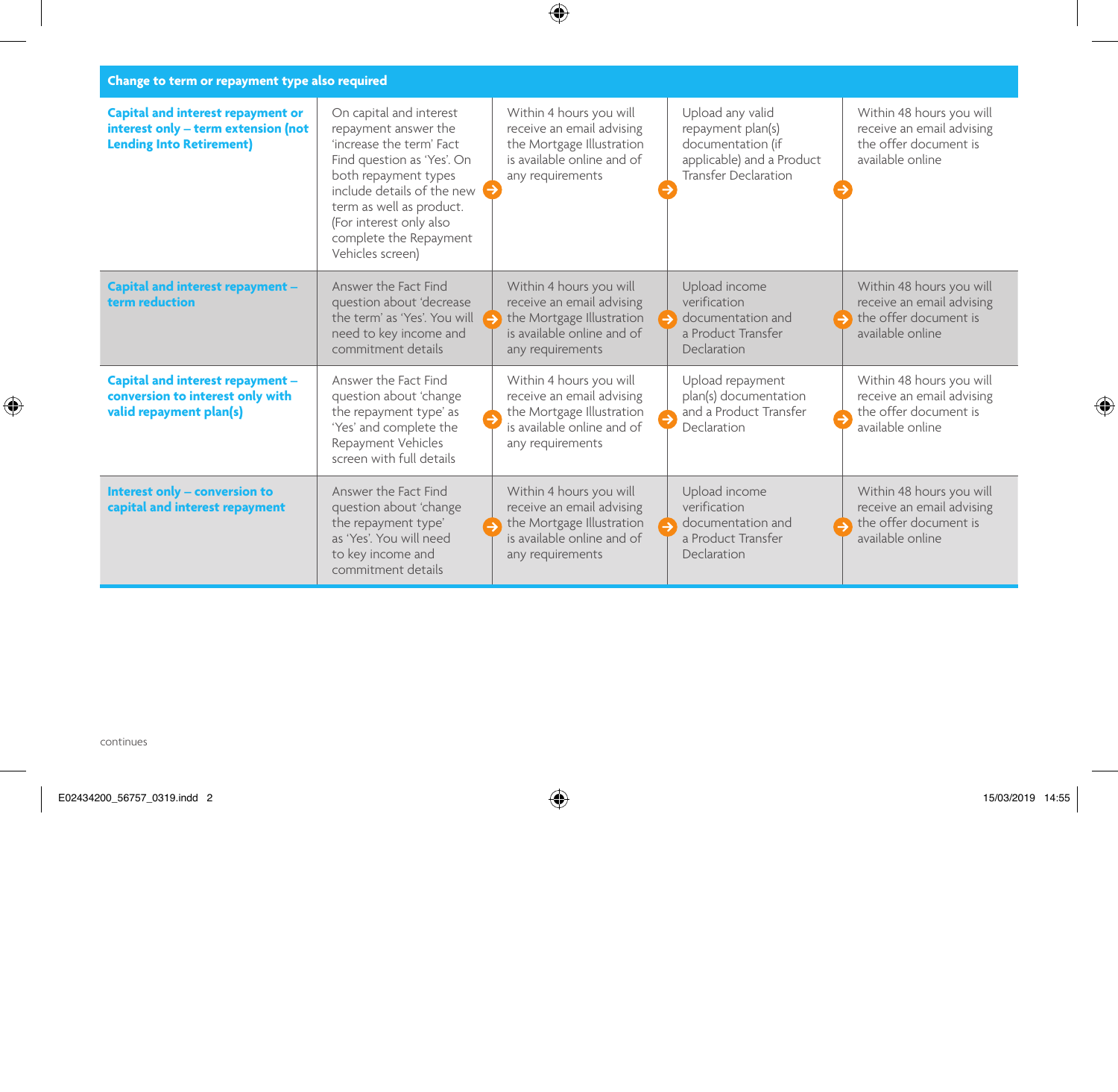## **If I need further assistance on a Product Transfer?**

| <b>Enquiry Type</b>                                                                                             | Where to go                                                                                                                                                                                                                                                                                                                                                                                                                                                     |
|-----------------------------------------------------------------------------------------------------------------|-----------------------------------------------------------------------------------------------------------------------------------------------------------------------------------------------------------------------------------------------------------------------------------------------------------------------------------------------------------------------------------------------------------------------------------------------------------------|
| For general guidance on the Product Transfer process                                                            | Please contact your Business Development Manager or refer to<br>www.halifax-intermediaries.co.uk                                                                                                                                                                                                                                                                                                                                                                |
| How do I obtain mortgage account information?                                                                   | Select 'Create Product Transfer' or 'Mortgage Enquiry' option on Halifax Intermediaries Online.<br>Enter either the 10/roll number or 14 digit account number format                                                                                                                                                                                                                                                                                            |
| Do I need to complete and upload a Product Transfer<br><b>Declaration on all applications?</b>                  | No, when a Product Transfer can be completed instantly online you click the 'Complete' button<br>to confirm the customer's agreement to proceed with the Product Transfer and the Declaration<br>form is not required                                                                                                                                                                                                                                           |
| Where can I view Mortgage Illustration and offer documents?                                                     | All documents will be available in the Document Store in Halifax Intermediaries Online                                                                                                                                                                                                                                                                                                                                                                          |
| How can I check if a Product Transfer has completed?                                                            | On Halifax Intermediaries Online it will show when an application has completed and the date<br>of effect of the new product                                                                                                                                                                                                                                                                                                                                    |
| Can I save an application and complete this later?                                                              | No, when you are ready to proceed you will need to rekey the application as a new product<br>transfer. Select the 'Cancel' button next to the roll number on the 'Home' screen under 'My<br>Applications' to allow you to rekey                                                                                                                                                                                                                                 |
| Have the documents been uploaded correctly?                                                                     | The document upload process will confirm if documents were received                                                                                                                                                                                                                                                                                                                                                                                             |
| Can I key a combined Product Transfer and Further Advance?                                                      | Yes this should be keyed as a Further Advance application. The Product Transfer takes effect on<br>Ist of the month following release of the Further Advance funds                                                                                                                                                                                                                                                                                              |
| What is the Product Transfer process for interest only<br>mortgages where no acceptable repayment plan is held? | Answer the 'adequate repayment plans in place' Fact Find question as 'No'. On the Repayment<br>Vehicles screen select 'None'. Key income and commitments details but there is no requirement<br>to submit any verification documents. We will calculate if the customer could afford to transfer<br>any amount to capital & interest repayment, but it will be the customer's choice if they choose<br>to do so and the Product Transfer can proceed either way |
| How do I cancel a product transfer if the customer no longer<br>wishes to proceed?                              | Following the completion of a product transfer, the customer has a 28 day cancellation period<br>should they wish to reconsider. To cancel the application the customer must call Halifax directly<br>on 0345 727 3747 to ask for a 'product reversion'                                                                                                                                                                                                         |